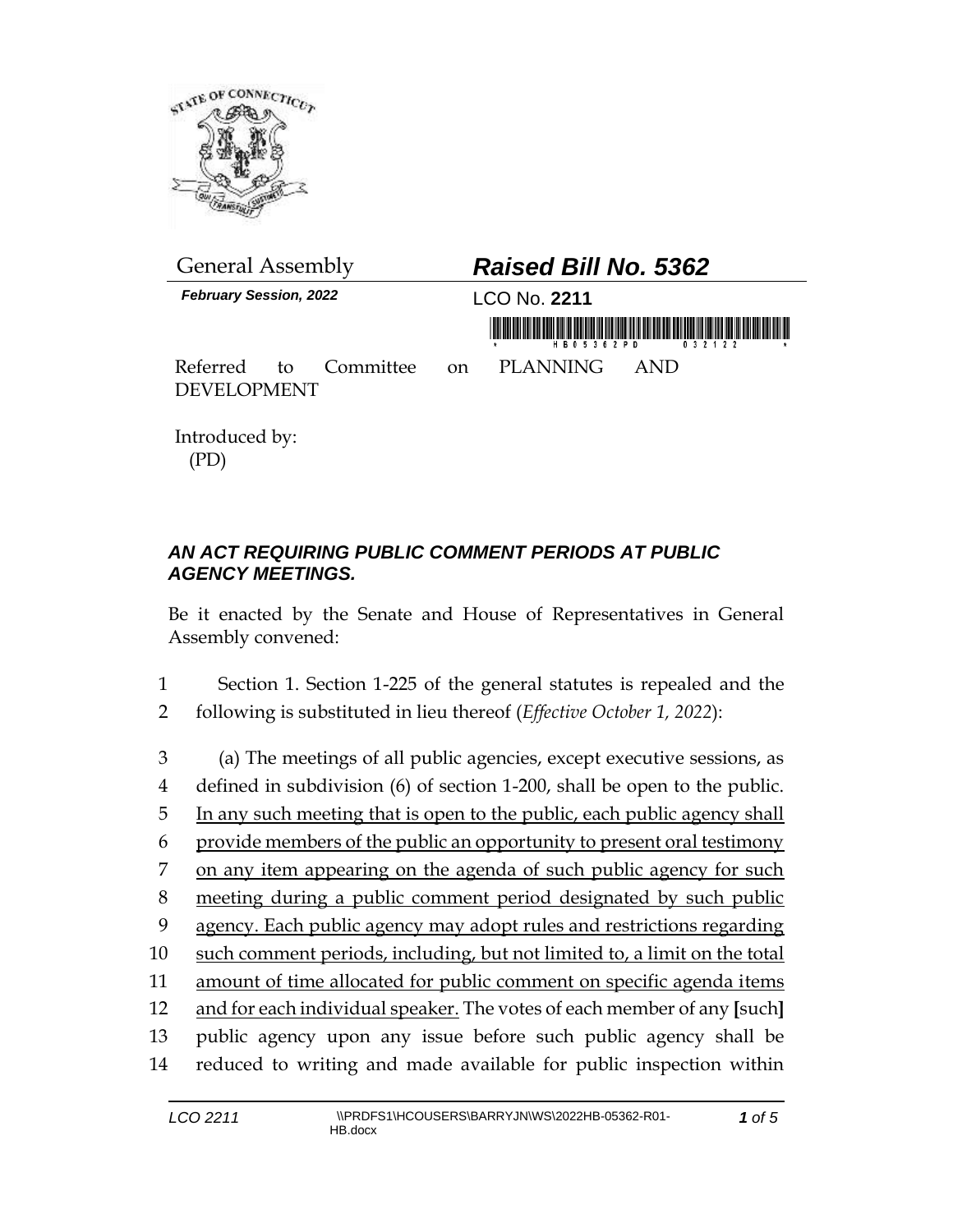forty-eight hours and shall also be recorded in the minutes of the session at which taken. Not later than seven days after the date of the session to which such minutes refer, such minutes shall be available for public inspection and posted on such public agency's Internet web site, if available, except that no public agency of a political subdivision of the state shall be required to post such minutes on an Internet web site. Each public agency shall make, keep and maintain a record of the proceedings of its meetings.

 (b) Each such public agency of the state shall file not later than January thirty-first of each year in the office of the Secretary of the State the schedule of the regular meetings of such public agency for the ensuing year and shall post such schedule on such public agency's Internet web site, if available, except that such requirements shall not 28 apply to the General Assembly, either house thereof or to any committee thereof. Any other provision of the Freedom of Information Act notwithstanding, the General Assembly at the commencement of each regular session in the odd-numbered years, shall adopt, as part of its joint rules, rules to provide notice to the public of its regular, special, emergency or interim committee meetings. The chairperson or secretary of any such public agency of any political subdivision of the state shall file, not later than January thirty-first of each year, with the clerk of such subdivision the schedule of regular meetings of such public agency for the ensuing year, and no such meeting of any such public agency shall be held sooner than thirty days after such schedule has been filed. The chief executive officer of any multitown district or agency shall file, not later than January thirty-first of each year, with the clerk of each municipal member of such district or agency, the schedule of regular meetings of such public agency for the ensuing year, and no such meeting of any such public agency shall be held sooner than thirty days after such schedule has been filed.

 (c) The agenda of the regular meetings of every public agency, except for the General Assembly, shall be available to the public and shall be 47 filed, not less than twenty-four hours before the meetings to which they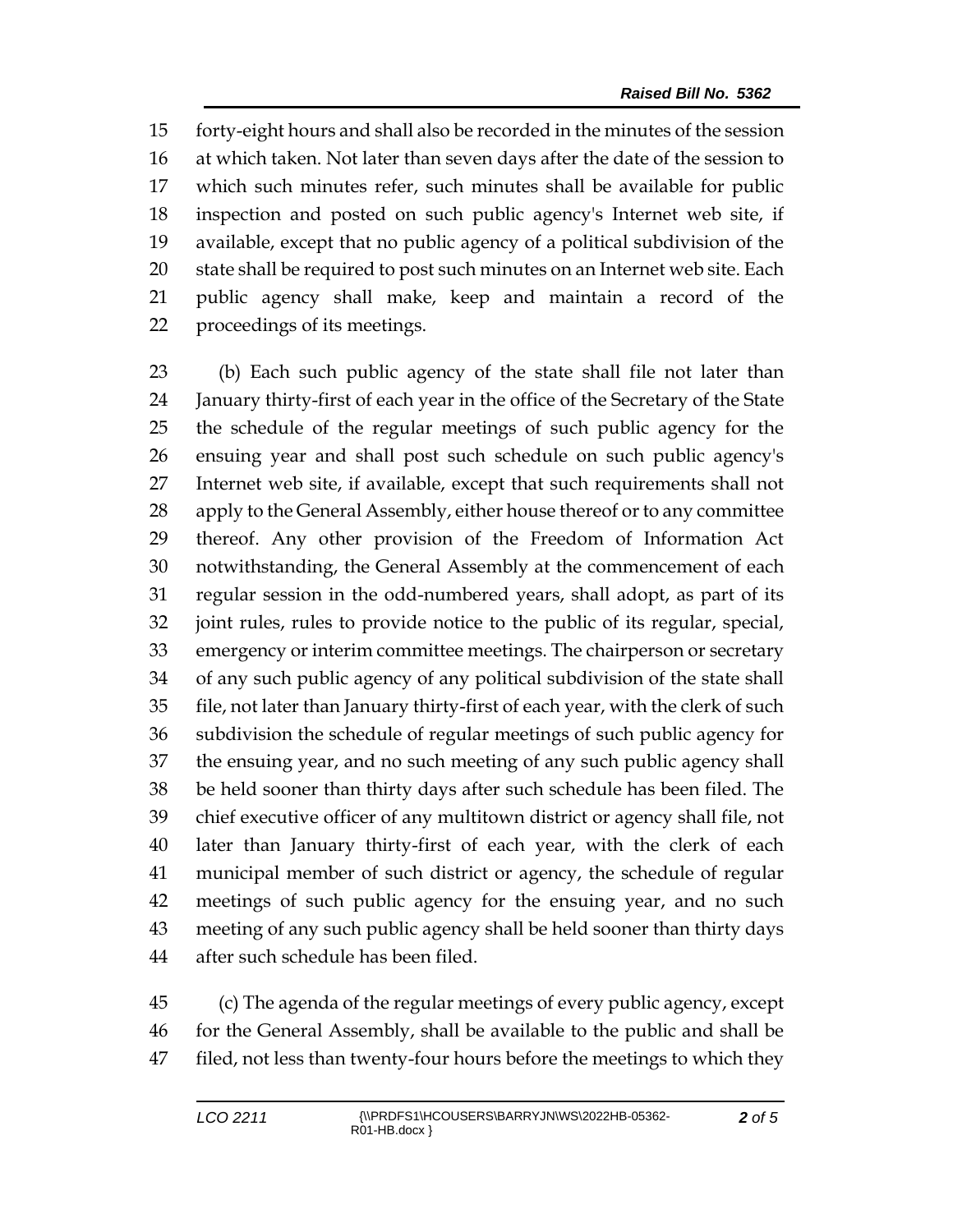refer, (1) in such agency's regular office or place of business, and (2) in the office of the Secretary of the State for any such public agency of the state, in the office of the clerk of such subdivision for any public agency of a political subdivision of the state or in the office of the clerk of each municipal member of any multitown district or agency. For any such public agency of the state, such agenda shall be posted on the public agency's and the Secretary of the State's Internet web sites. Upon the affirmative vote of two-thirds of the members of a public agency present and voting, any subsequent business not included in such filed agendas may be considered and acted upon at such meetings.

 (d) Notice of each special meeting of every public agency, except for the General Assembly, either house thereof or any committee thereof, shall be posted not less than twenty-four hours before the meeting to which such notice refers on the public agency's Internet web site, if available, and given not less than twenty-four hours prior to the time of such meeting by filing a notice of the time and place thereof in the office of the Secretary of the State for any such public agency of the state, in the office of the clerk of such subdivision for any public agency of a political subdivision of the state and in the office of the clerk of each municipal member for any multitown district or agency. The secretary or clerk shall cause any notice received under this section to be posted in his office. Such notice shall be given not less than twenty-four hours prior to the time of the special meeting; provided, in case of emergency, except for the General Assembly, either house thereof or any committee thereof, any such special meeting may be held without complying with the foregoing requirement for the filing of notice but a copy of the minutes of every such emergency special meeting adequately setting forth the nature of the emergency and the proceedings occurring at such meeting shall be filed with the Secretary of the State, the clerk of such political subdivision, or the clerk of each municipal member of such multitown district or agency, as the case may be, not later than seventy- two hours following the holding of such meeting. The notice shall specify the time and place of the special meeting and the business to be transacted. No other business shall be considered at such meetings by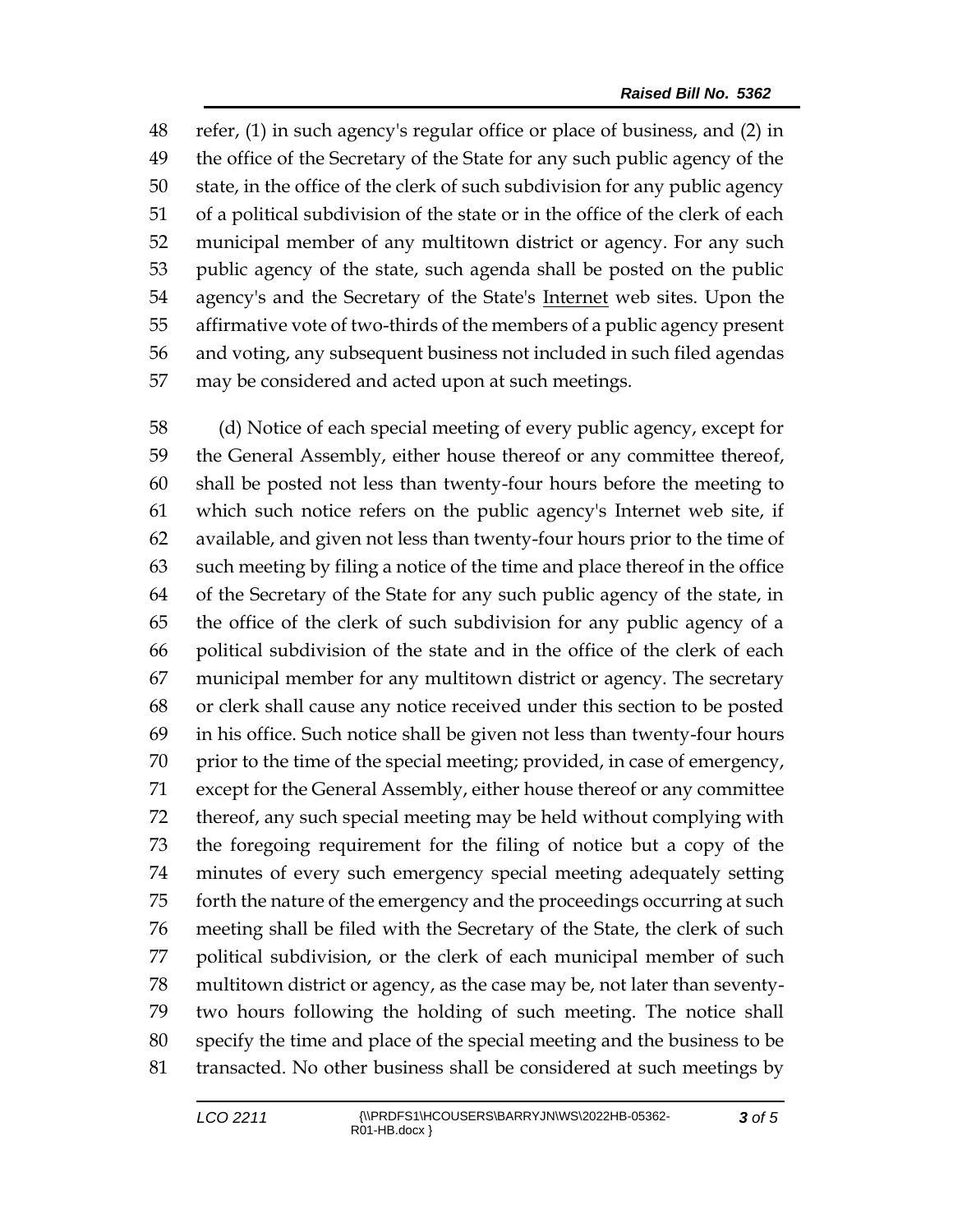such public agency. In addition, such written notice shall be delivered to the usual place of abode of each member of the public agency so that the same is received prior to such special meeting. The requirement of delivery of such written notice may be dispensed with as to any member who at or prior to the time the meeting convenes files with the clerk or secretary of the public agency a written waiver of delivery of such notice. Such waiver may be given by telegram. The requirement of delivery of such written notice may also be dispensed with as to any member who is actually present at the meeting at the time it convenes. Nothing in this section shall be construed to prohibit any agency from adopting more stringent notice requirements.

 (e) No member of the public shall be required, as a condition to attendance at a meeting of any such body, to register the member's name, or furnish other information, or complete a questionnaire or otherwise fulfill any condition precedent to the member's attendance.

 (f) A public agency may hold an executive session, as defined in subdivision (6) of section 1-200, upon an affirmative vote of two-thirds of the members of such body present and voting, taken at a public meeting and stating the reasons for such executive session, as defined in section 1-200.

 (g) In determining the time within which or by when a notice, agenda, record of votes or minutes of a special meeting or an emergency special meeting are required to be filed under this section, Saturdays, Sundays, legal holidays and any day on which the office of the agency, the Secretary of the State or the clerk of the applicable political subdivision or the clerk of each municipal member of any multitown district or agency, as the case may be, is closed, shall be excluded.

This act shall take effect as follows and shall amend the following sections: Section 1 *October 1, 2022* 1-225